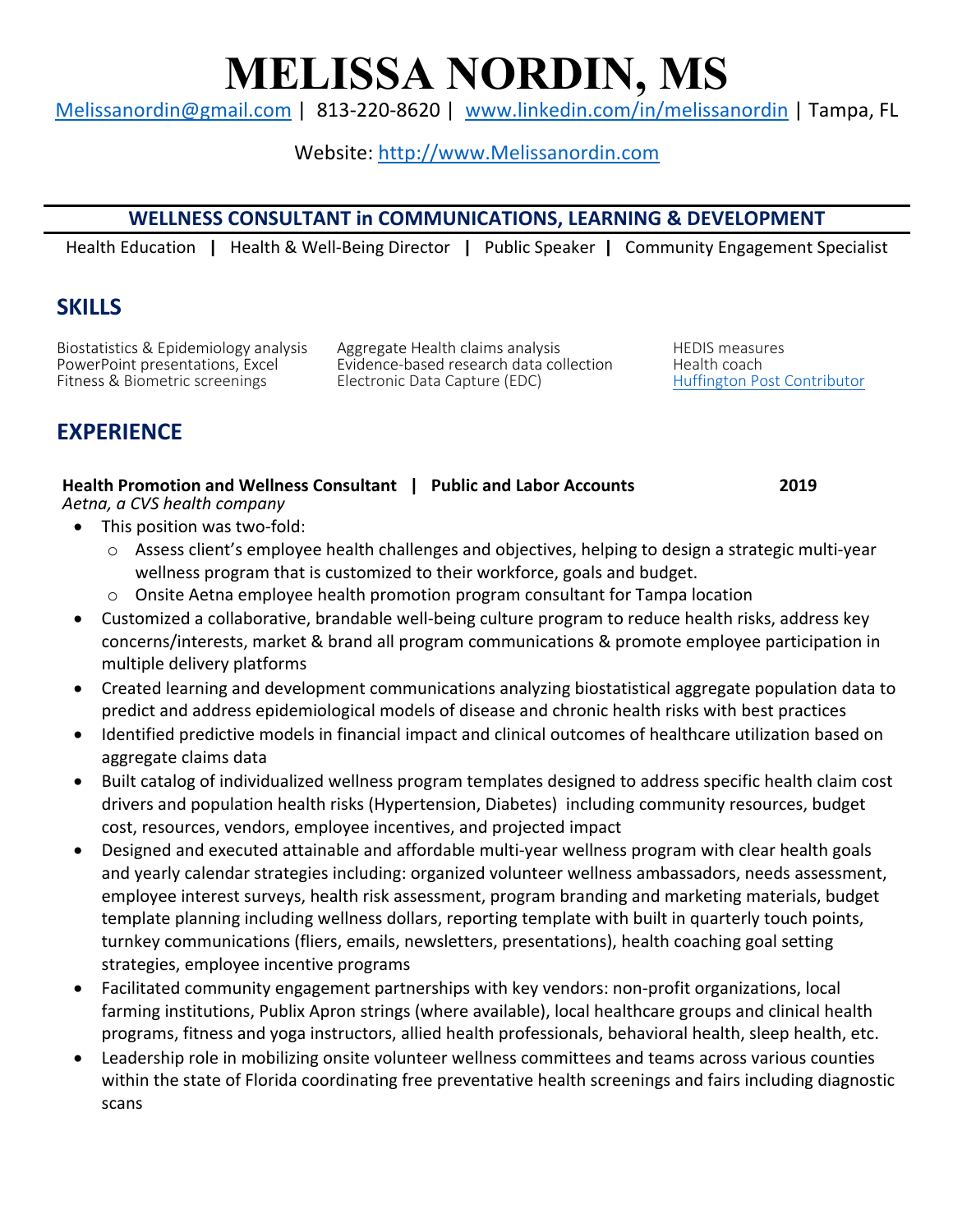• Spearheaded and organized preventative health screenings to include: local healthcare provider "meet and greets", created mobile mammography network across the state of Florida, providers of low or no cost immunizations (when applicable), free biometric screenings, and onsite health education presentations

#### **Senior Health Educator, Project Director, Health Coach, Lead Public Speaker 2013 – 2018**

*Baycare Health Systems* 

- Lead developer of health education programs, marketing, and branding presentations; community health, corporate wellness, and socio-economic at risk populations
- Developed and oversaw curriculum design, adult learning theory, and blended learning strategies identifying determinants to health
- Provided health coaching, leadership, and development communications focused on attainable lifestyle and behavioral modifications that were engaging, affordable, and insightful while addressing chronic conditions
- Evaluated existing wellness programs in partnership with onsite clinics, nurses and specialists to increase member engagement by implementing evidence-based behavioral models
- Communications liaison for members and healthcare providers, allied health professionals, fitness/wellness programs, and clinical programs based on member needs, addressing at risk population in adverse communities
- Conducted biometric screenings data analysis and provided health education/coaching, clinical referrals, and nutritional counseling: Blood Pressure, Cholesterol, glucose, A1c (when applicable), body composition (BMI/waist circumference), lifestyle assessment, cardiovascular fitness, flexibility
- Yoga Instructor with 5000 hours of instruction specializing in beginner, gentle, and restorative yoga: cancer recovery, chair yoga, onsite location, all levels at various locations
- Leadership role in mobilizing, Identifying and forging community engagement partnerships and volunteer opportunities to bring health and wellness programs into the workplace: American Heart Association, Tobacco Free Florida, American Cancer Society, One Blood, American Diabetes Association, Tampa Bay Mobile Mammography, Vincent House of Pinellas County, Healthy Start Coalition, etc.
- Gained by-in and 70% participation for special population wellness program Vincent House of Pinellas County, trained and mobilized an employee team, and launched a comprehensive wellness program targeting the top 7 risk reducing outcome strategies as established by the AHA
- Created the following original content programs:
	- o 4-part hypertension education series supported by American Heart Association and included metrics to evaluate learner retention, understanding and goals
	- o 4-part pre-Diabetes lecture series included metrics to evaluate learner retention, understanding and goals
	- $\circ$  8, 10, and 12-week weight management and health education programs respectively complete with original content nutrition and fitness components at any level, health coaching progress touch points, confidential reporting capabilities, and pre/post assessment surveys
	- o Health coaching 1-on-1 sessions with original content forms: client turnkey communication, goal setting strategies, client worksheets, personalized assessments, pre/post assessment survey
	- o Customized Fitness assessment and corrective exercise program for any mobility level including a 6 week exercise prescription: hypertension and diabetes, joint replacement, special needs populations, cancer recovery, polytrauma victims, developmental delays, etc.
	- o Group fitness classes at any level: yoga, strength training, chair-based programs, stress management, low back pain, cancer recovery, pre/post-natal, children, etc.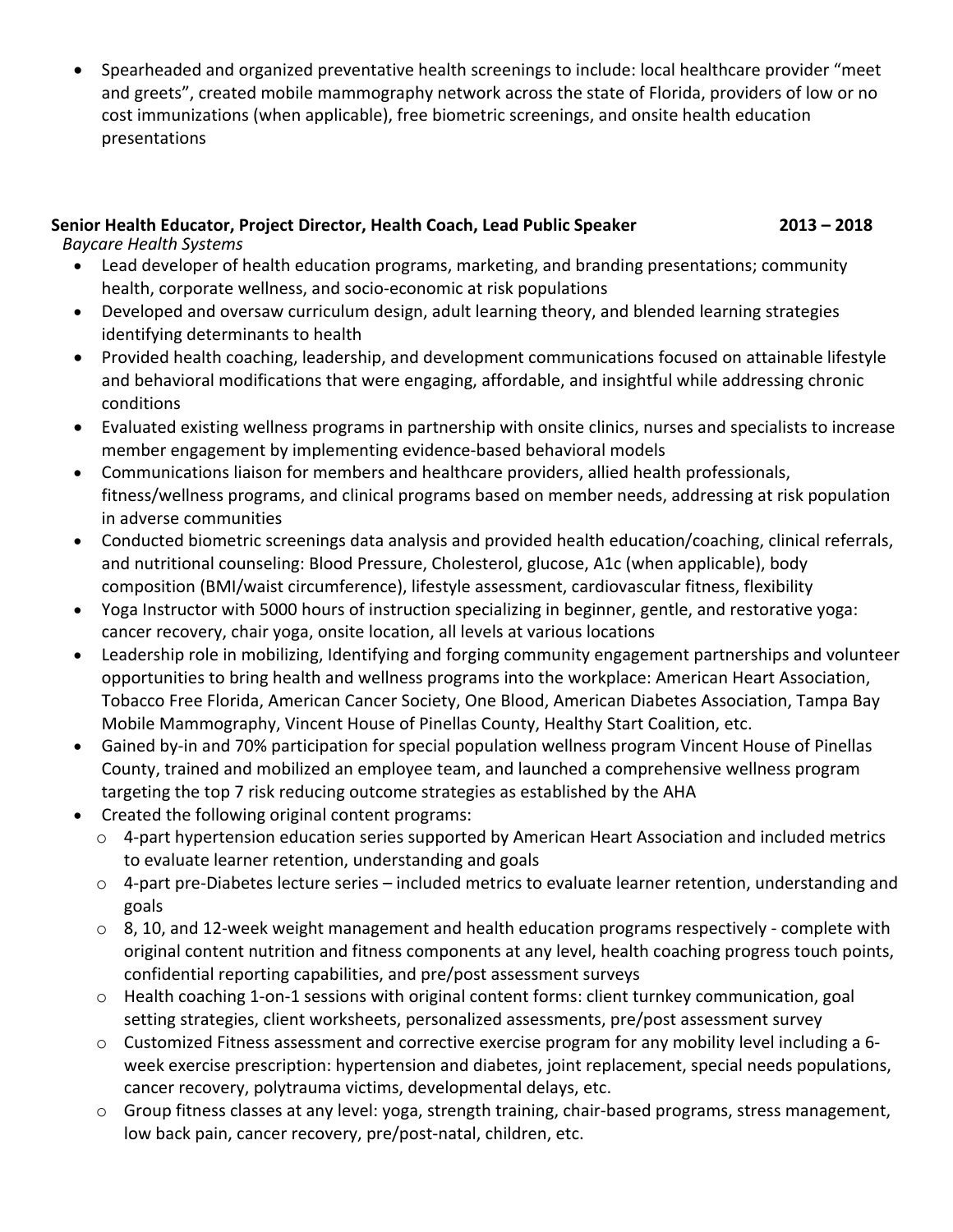- o Cooking classes and demonstrations complete with educational lecture series, food tasting and recipe books
- o 20+ health education presentations with interactive components

|                                                       | <b>Health Education Coordinator, Communication Social Media Manager, Presenter</b> | 2012-2014 |
|-------------------------------------------------------|------------------------------------------------------------------------------------|-----------|
| Johns Hopkins Medical Center/ All Children's Hospital |                                                                                    |           |

- Research Analyst & co-author of NIH grant-funded clinical trial maternity program in wellness & obesity awareness
- Created the communications interventive portion of this high-risk maternity study with 90% participation rate
- Findings show the interventive portion if this study to be statistically significant in reducing risk of surgical intervention delivery for obese, pregnant women
- Branding, marketing, leadership and development of all program materials including: original content 1 on-1 assessments, live & web-based interactive lectures, health coaching, nutritional coaching, fitness classes, wellness counseling
- Social media communications director for Facebook including social media branding, proctored private social media groups
- Created and presented interactive 1-on-1 videos, lectures and content to support study participants, provided web-based health coaching
- Results currently being used to support future publications, electronic data capture platforms, and Interactive Web Response Systems

#### **Corporate Fitness Specialist, Health Educator, Public Speaker 2011 – 2012** *USAA*

- Created & evaluated employee wellness culture programs: fitness, health education, nutrition & weight management
- Generated and stabilized significant client preservation & member engagement by training and managing a health assessment team
- Generated daily calendar health education communication (full year) targeting healthy lifestyles, behavior changes & addressing health risks
- Conducted fitness assessments, biometric screenings, private coaching and training sessions, nutritional coaching and cooking classes
- Organized events, health fairs, webinars, lectures, vendors at employee worksites with 30% increased participation
- Secured positive growth, participation, and client retention through planning & execution of comprehensive employee wellness strategies & programs

#### **Chief Creative Officer, Exercise Physiologist, Wellness Leader 2009 – present**

*School of Motion Anatomy and Physiology Training Center*

- 
- Creative director of internationally recognized Registered Yoga School Anatomy Program with Yoga Alliance